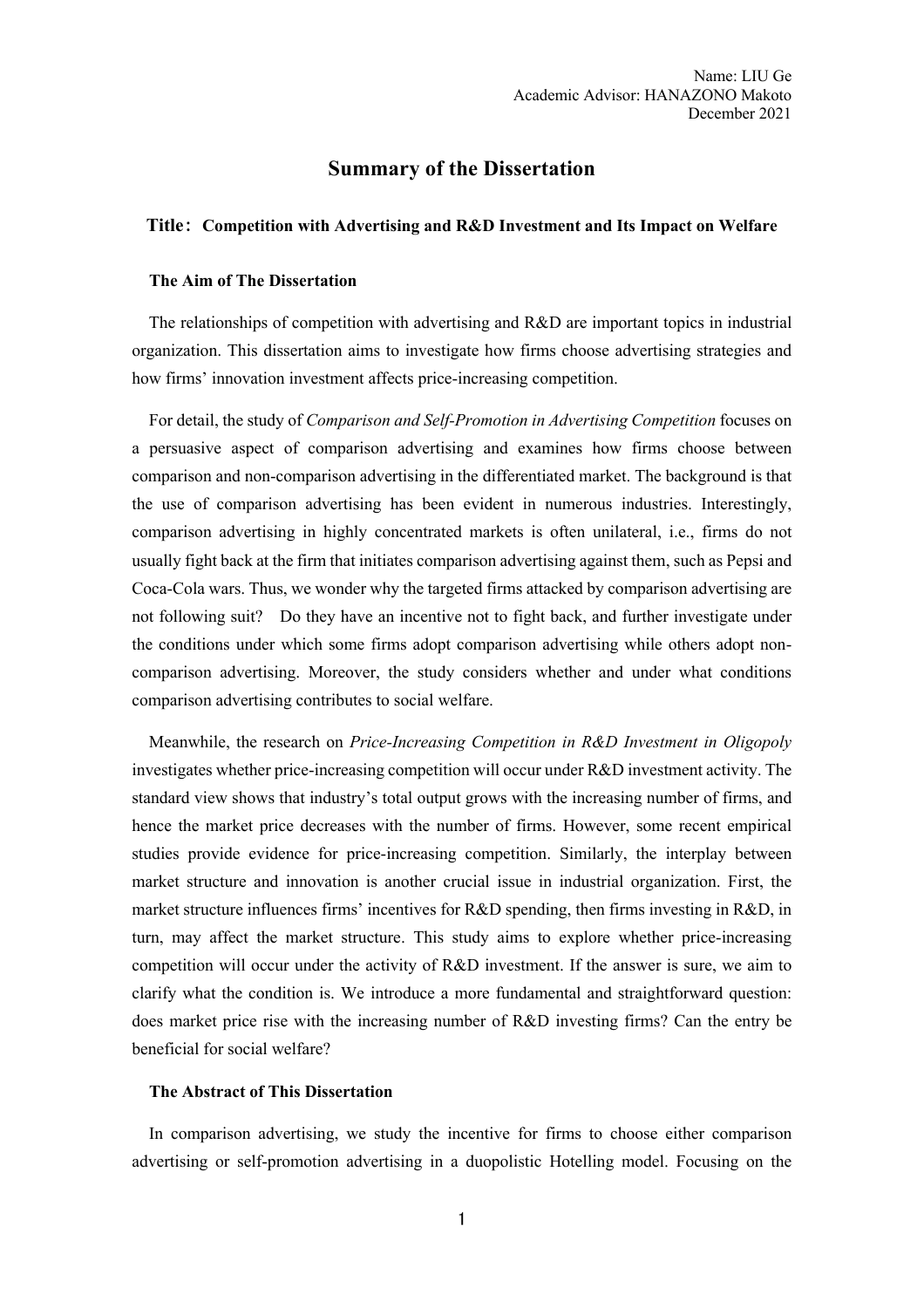persuasive aspect of comparison advertising, we find a condition under which a subgame perfect Nash equilibrium exists in which one firm chooses comparison advertising while the other chooses self-promotion. Our main result shows that when the advertising cost difference is intermediate, one firm adopts comparison advertising while the other adopts non-comparison advertising in a subgame perfect Nash equilibrium. The equilibrium outcomes vary with the cost difference between comparison and self-promotion advertising. The result implies that the higher the product substitution, the more likely the asymmetric advertising choice will arise. The realistic examples, such as the Pepsi challenge, are explained since the products are highly substitutable. The welfare analysis indicates that the equilibrium choice of comparison advertising can be either optimal, insufficient, or excessive. It depends on the parametric conditions: the cost difference and the level of product differentiation.

Interestingly, unilateral comparison advertising is always socially optimal when the degree of product differentiation is low. Therefore, our study endorses policies for unilateral comparison advertising in markets where two firms dominate, and the product differentiation is low. For instance, the Pepsi challenge is arguably socially optimal. The welfare analysis suggests that regulatory authorities require careful assessments.

In the study of price-increasing competition, we investigate whether price-increasing competition will occur under the cost-reducing R&D investment. In an oligopoly market with restricted entry, first, we find that increasing the number of firms in the symmetric oligopolistic market may increase the market price and reduce the social surplus. Second, under an asymmetric oligopoly with efficient and inefficient firms, either efficient or inefficient entry can be welfarereducing. Intuitively, when an additional firm invests in R&D, the direct effect is an increase in the total output. However, incumbent individual firms reduce R&D investment since the marginal cost reduction effect is weakened and thus leads to a lower price-cost margin. Therefore, incumbent firms have incentives to reduce their outputs to assure price-cost margins. The total output may decrease, and the market price increases when incumbent firms' production dominates the output increase.

Further, social welfare is affected by three effects. First the increasing marginal benefit that a new entrant brings to welfare. The second is the production cost-saving effect on social welfare. Due to lowering output, incumbents save the production cost. The third is that a new entrant joining R&D investment results in an unnecessary cost increase. When the loss caused by the entry dominates the marginal benefit and production cost-saving effect, social welfare decreases with the number of firms.